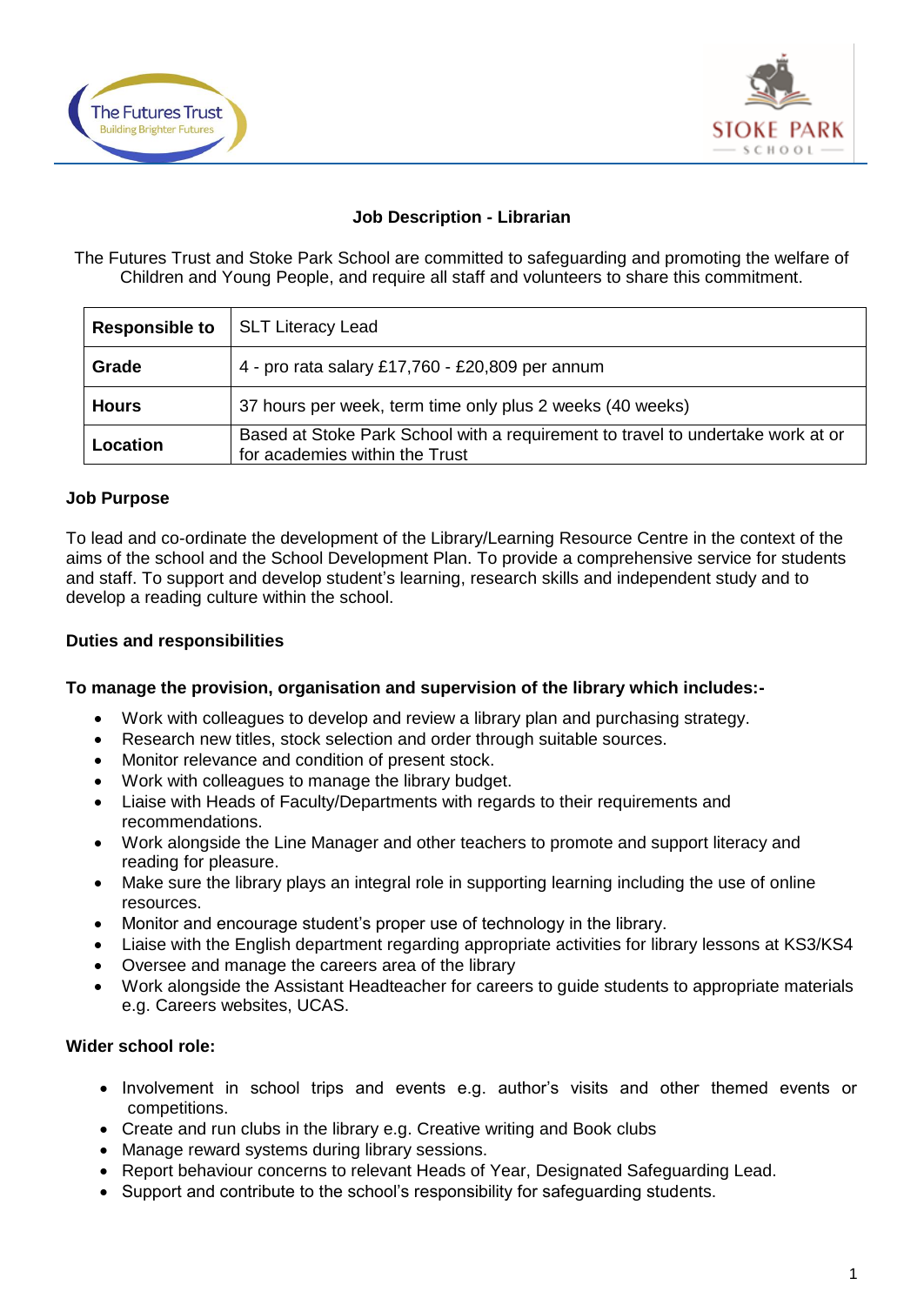



# **To encourage the use of the library by the student population in a variety of ways which includes:-**

- The supervision and support of students using the library during lessons, breaks and out of school hours.
- Development of positive strategies to promote the library to students and staff.
- Development of student librarians with appropriate supervision and support.
- Provision of a structured programme of induction training and user education for students and staff.
- Use of systems to monitor library use
- Development of a friendly library ethos which welcomes students and responds to their needs

### **To encourage the use of the library by school staff in a variety of ways which includes:-**

- Regular consultation with departments when acquiring stock.
- Liaison with Heads of Department to ensure that the Library supports schemes of work.
- Liaison with the Network Manager and active involvement in ICT development.
- Provision of book boxes for topic work.
- Regular updates and promotions to staff about acquisitions.
- Contribution to the teaching of study/research skills to students.
- Management of a booking system for use of the library with groups.

# **Planning and monitoring Library Development.**

- Update the Library Policy.
- Develop a budgeting plan.
- Develop a stock policy.
- Review the current School Development Plan (Library) and initiate further development.
- Monitor and evaluate expenditure and provide reports to the Leadership Group.
- Develop systems to monitor library use and inform the Leadership group.

### **General**

- Compliance with the Data Protection Act.
- Willingness to undertake professional development suited to the post, including but not limited to training in behaviour management, the role of the Teaching Assistant etc.
- To participate in the staff review process.
- Knowledge of and compliance with relevant school policies and procedures, e.g. health and safety policy, procedure to authorise expenditure.
- To undertake any other duties and responsibilities, as required, appropriate to the grade of the post, personal skills and experience of the post holder at the discretion of the Administrative Officer, to ensure the smooth running of the school.

# **Line management**

 The job involves no direct responsibility for the supervision, direction or co-ordination of other employees. The work may involve demonstration of own duties, or providing advice and guidance to new employees or others.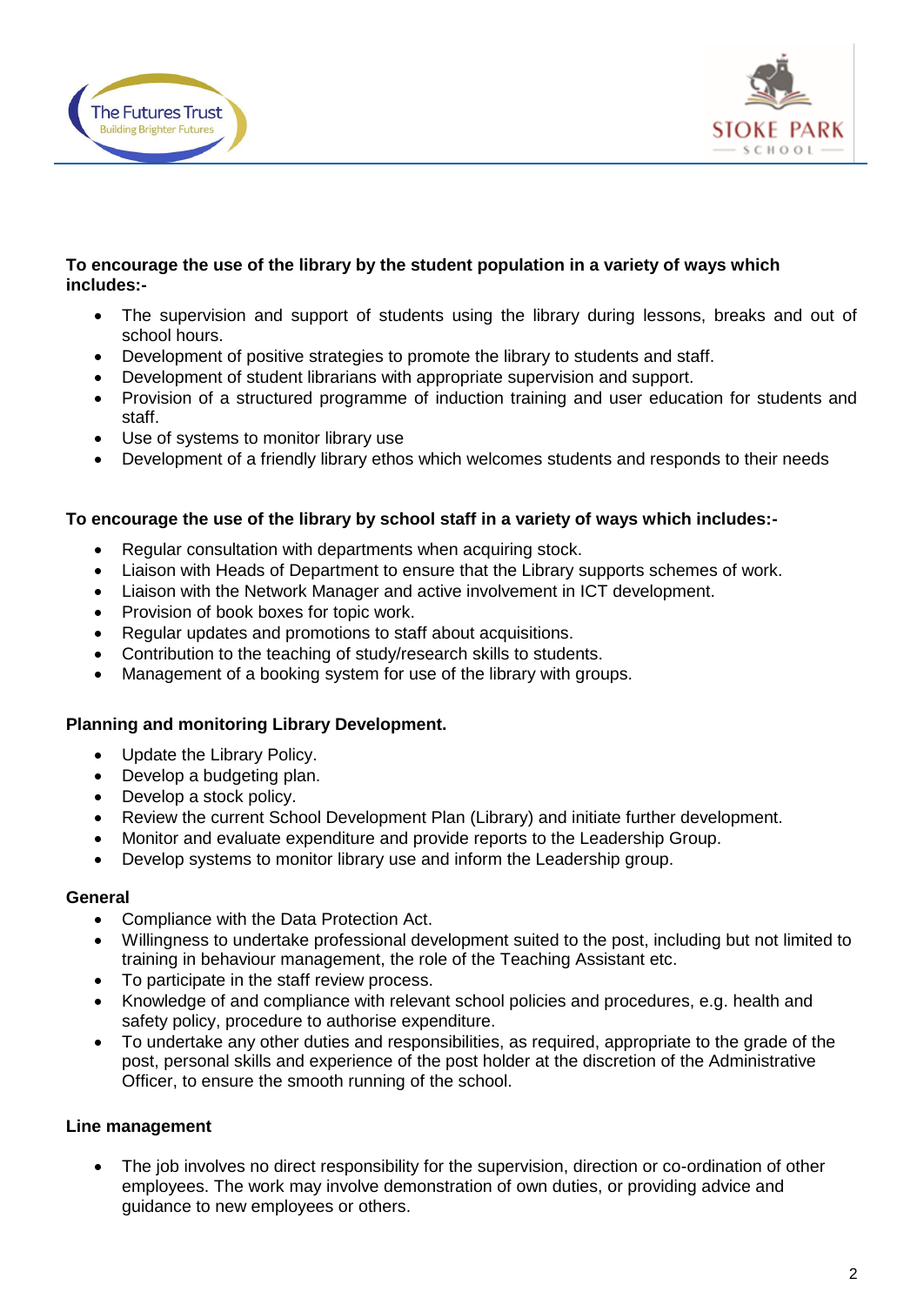



### **Professional Development**

- Maintain personal professional development to ensure that the knowledge and skills required to fulfill the role of Librarian are up to date.
- Be a professional role model, and understand and promote the aims of the School and the values of the Trust.

### **Special conditions of employment**

### **Rehabilitation of Offenders Act 1974**

This job is exempt under the Exceptions Orders to the Rehabilitation of Offenders Act 1974. Appointment to this job is subject to an enhanced DBS disclosure being obtained, and any relevant cautions, convictions, bindover orders and warnings being considered.

If the jobholder is arrested, summonsed for an offence or receives a conviction a bindover order or a warning given by a police force, they are required to inform the Headteacher of this fact immediately. Such information will be treated in confidence, so far as this is consistent with the safety of children, compliance with statutory child protection procedures and the School's relevant policies. Failure to disclose such information may result in disciplinary action which could lead to the termination of the jobholder's employment.

# **Safeguarding and Promoting the Welfare of Children and Young People**

The jobholder is required to follow all of the School's policies and procedures in relation to safeguarding at all times, and to adhere to the statutory guidance 'Keeping Children Safe in Education'. The jobholder must take appropriate action in the event that they have concerns, or are made aware of the concerns of others, regarding the safety or wellbeing of children or young people.

### **Health and Safety**

The jobholder is required to exercise their duty of care by taking responsibility for their own health and safety, and the health and safety of other people who may be affected by their acts or failure to act. Full guidance regarding health and safety is set out in the School's Health and Safety Policy, and in any risk assessments relevant to the jobholder's role or circumstances. Both can be accessed via the jobholder's line manager, and the jobholder is required to comply with these and to use any protective clothing or equipment as instructed at all times.

# **Confidentiality and Data Protection**

The jobholder is expected to comply with the provisions of the Data Protection Act 2018. Any information they have access to, or are responsible for, must be managed appropriately and any requirements for confidentiality and security observed. Information must not be disclosed to any person or Authority, for example a parent or the Police, without observing the correct procedure for disclosure as set out in the School's Data Protection Policy. Nothing shall prevent the jobholder from disclosing information that they are entitled to disclose under the Public Interest disclosure Act 1998 as amended, provided that the disclosure is made in accordance with the provisions of that